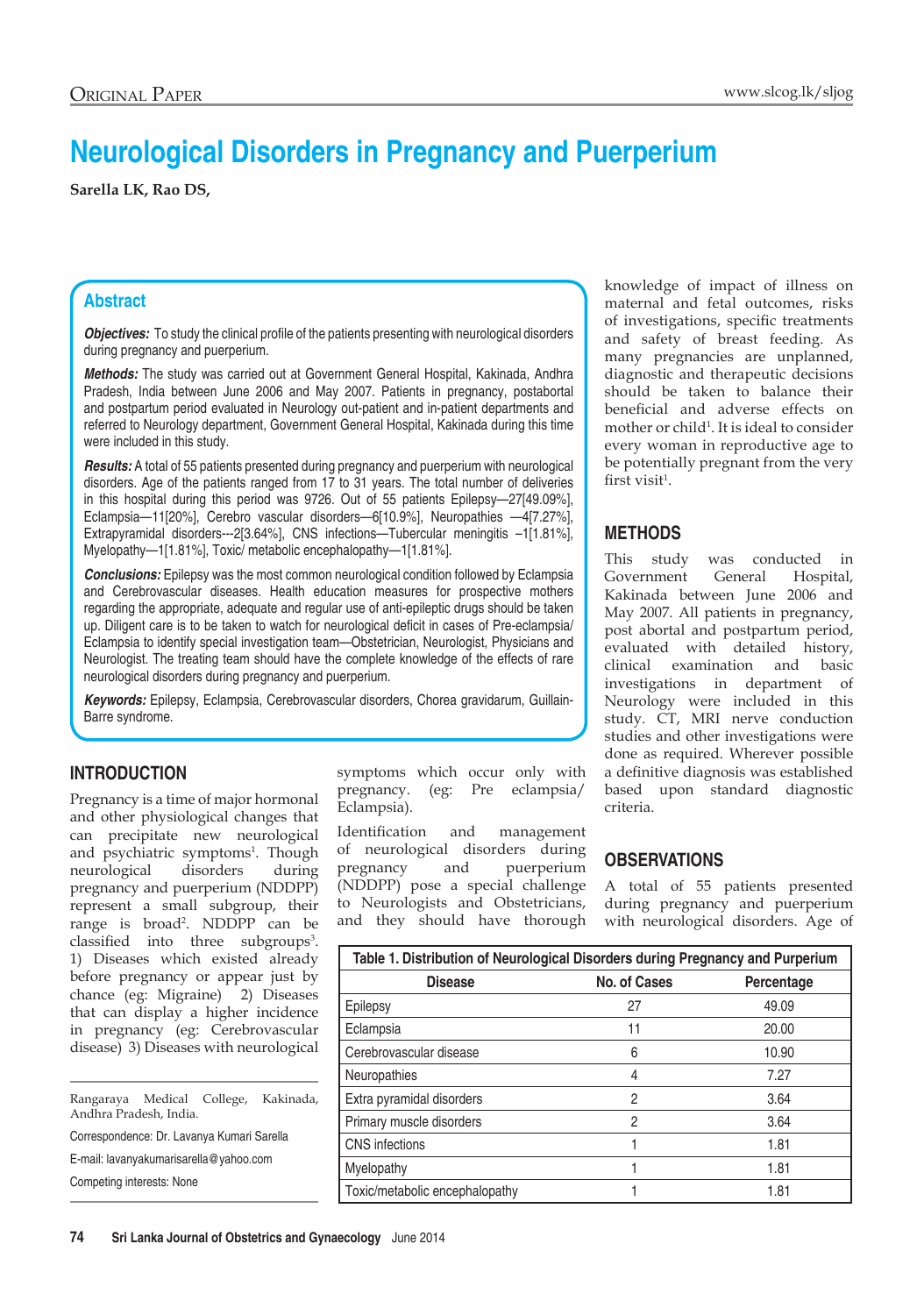| Table 2. Clinical Features of Patients with Epilepsy |            |  |  |
|------------------------------------------------------|------------|--|--|
| <b>Time In Relation to Pregnancy</b>                 |            |  |  |
| First trimester                                      | 4 [14.81%] |  |  |
| Second trimester                                     | 6 [22.22]  |  |  |
| Third trimester                                      | 13 [48.14] |  |  |
| Postpartum                                           | 4 [14.81]  |  |  |
| <b>Type of Seizure</b>                               |            |  |  |
| Partial                                              | $1$ [3.70] |  |  |
| Secondary generalized                                | 10 [37.03] |  |  |
| Primary generalized                                  | 16 [59.25] |  |  |
| <b>Status Epilepticus</b>                            | 4 [14.81]  |  |  |
| Treatment Pattern                                    |            |  |  |
| Not on any antiepileptic drug                        | 14 [51.85] |  |  |
| Monotherapy                                          | 10 [37.03] |  |  |
| Polytherapy                                          | 3[11.11]   |  |  |

| Table 3. Cerebrovascular Disorders |                                                                                                           |                                                                                                            |                                                                                  |  |
|------------------------------------|-----------------------------------------------------------------------------------------------------------|------------------------------------------------------------------------------------------------------------|----------------------------------------------------------------------------------|--|
| S. No                              | <b>Clinical Disorder</b>                                                                                  | Investigations                                                                                             | Outcome                                                                          |  |
| 1                                  | 26yr old primi, known HTN right<br>hemiparesis                                                            | ganglionic<br>CT:Lt<br>old<br>lacunar<br>hematoma,<br>infarct—Lt. PCA territory                            | Preterm delivery at<br>34 weeks. Low birth<br>weight,<br>residual<br>hemiparesis |  |
| $\overline{2}$                     | 20yr<br>1 <sup>st</sup><br>multi<br>trimester.<br>Recurrent syncopal attacks.<br>Past h/o Rt. hemiparesis | MCA infarct<br>$CT$ -old $Lt$ .<br>MRA-s/o<br>Takayasu's<br>arteritis                                      | Normal labour                                                                    |  |
| 3                                  | 25yr multi known HTN, 2 weeks<br>postpartum, sudden loss of<br>consciousness, Lt. hemiparesis             |                                                                                                            | Expired within few<br>hours of admission                                         |  |
| 4                                  | multi<br>- 3-4<br>weeks<br>22<br>vr<br>postpartum<br>seizures, Lt. hemiparesis                            | CT-frontal venous infarct Recovered well<br>headache, empty delta sign-SSS.<br>MR-bilateral venous infacts |                                                                                  |  |
|                                    |                                                                                                           | MRV-SSS thrombosis                                                                                         |                                                                                  |  |
| 5                                  | 18yr primi, 2 weeks postpartum<br>Lt. hemiparesis                                                         | CT-Rt. Fronto temporal Recovered well<br>hemorrhagic venous infarct                                        |                                                                                  |  |
|                                    |                                                                                                           | MRV-SSS thrombosis                                                                                         |                                                                                  |  |
| 6                                  | 20yr multipara 5 <sup>th</sup> PO LSCS day<br>headache, Lt. partial seizures                              | CT-s/o bilateral transverse<br>sinus thrombosis                                                            | with<br>Improved<br>minimal residual Lt.<br>hemiparesis                          |  |

the patients varied from 17-31 years. The total number of deliveries in this hospital during this period was 9726. The incidence of NDDPP was 565 per 100,000 deliveries.

**Epilepsy:** Epilepsy constituted the most common neurological disorder comprising 27 cases [49.09%].

**Eclampsia:** Eclampsia was the second most common neurological condition affecting 11[20%] patients. Out of these, four patients had seizures in third trimester and seven in postpartum period.

Two prime's presented in third trimester had focal neurological deficits. A 30 year old had right hemiparesis with CT scan showing left hemispherical infarct. Course of pregnancy was complicated by antepartum hemorrhage and intrauterine fetal death. Delivery was spontaneous without any maternal morbidity. A 19 year old, was found to be having

parenchymal and subarachnoid haemorrhage on CT imaging. She delivered a preterm still born baby. Maternal condition continued to be precarious and was discharged against medical advice.

**Extrapyramidal Disorders:** A 22 yr old multi with 6months of gestation and past history of chorea gravidarum, presented with severe generalized chorea. The other was a 23yr old multi in the first trimester with a past history suggestive of rheumatic fever and chorea during her childhood. Both were treated with Haloperidol with good symptomatic improvement with good maternal and fetal outcome.

**Primary Muscel Diseases:** A 25 yr old second gravida, a known case of Myotonia congenita, with h/o miscarriage, was followed up from 20th week gestation. She had an uneventful course with good maternal and fetal outcome. A 19 yr old primipara presented with quadriparesis on the fourth postnatal day was found to be having hypokalemia and recovered with oral potassium supplements.

**Toxic Metabolic Encephalopathy:** A 25yr old multi, admitted on seventh postpartum day with h/o chills, rigors and altered sensorium, improved with antibiotics and antimalarial treatment.

**Infectious Diseases:** A 24yr old third gravida was evaluated in third trimester for headache, vomiting and altered sensorium of 10 days duration, found to be having mild communicating hydrocephalus, and basal meningitis. She improved with antituberculous treatment, delivered at 28weeks of gestation. She had residual right sided seventh cranial nerve palsy.

## **DISCUSSION**

The incidence of NDDPP was found to be 566 per 100,000 deliveries. This was much higher than that in previous studies from Hongkong which showed an incidence of 326 per 100,000 pregnancies<sup>2</sup>. A recent study of NDDPP revealed an incidence of 584 cases per 100,000 deliveries<sup>4</sup>, which is similar to that seen in our study.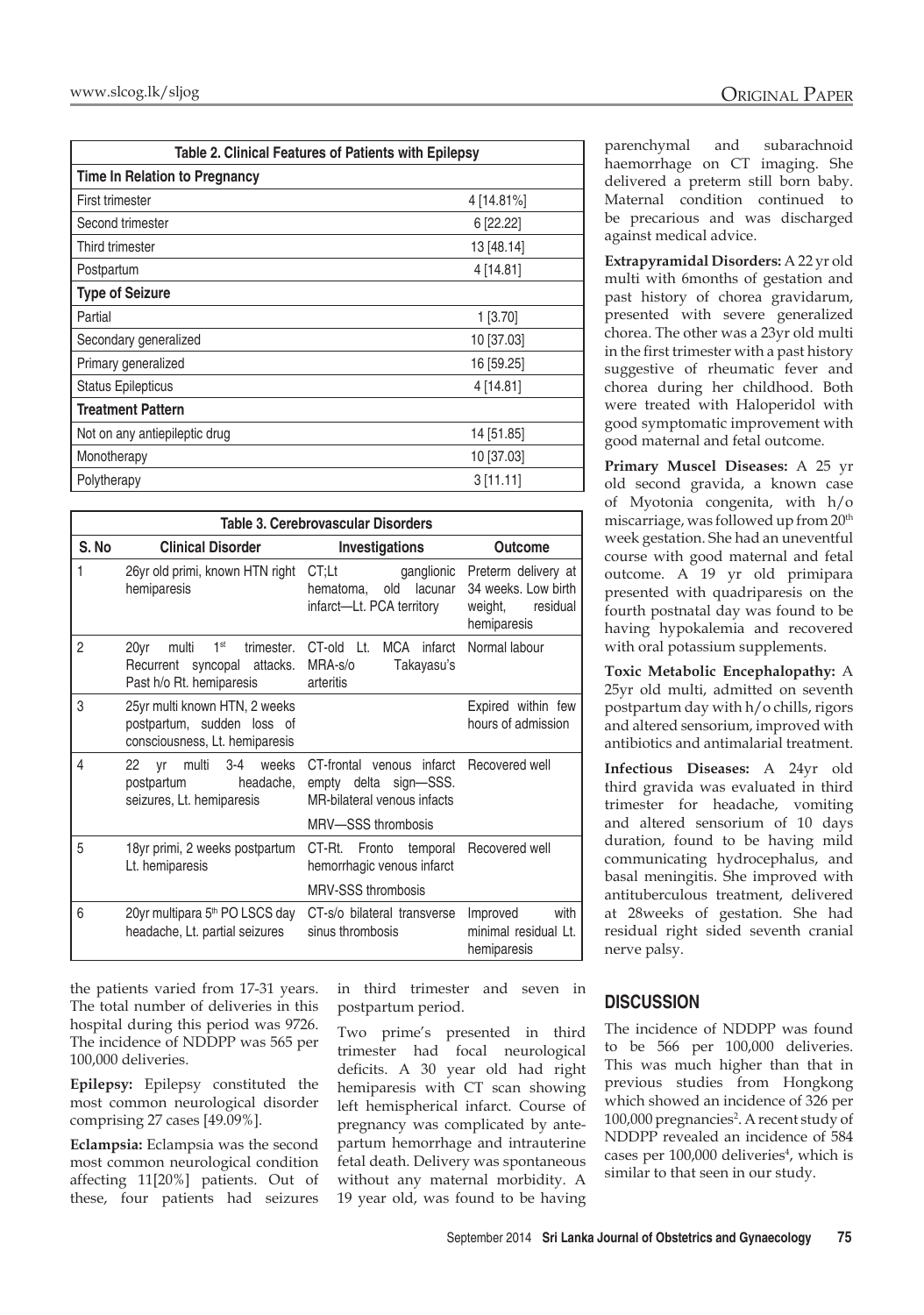|                | <b>Table 4. Neuropathies</b>                                                                            |                                           |                                                               |  |  |  |
|----------------|---------------------------------------------------------------------------------------------------------|-------------------------------------------|---------------------------------------------------------------|--|--|--|
| S.No           | <b>Presentation</b>                                                                                     | <b>Nerve Conduction</b><br><b>Studies</b> | <b>Outcome</b>                                                |  |  |  |
|                | <b>Guillain-Barre Syndrome</b>                                                                          |                                           |                                                               |  |  |  |
| 1              | 28yr old multi with 20weeks Axonal<br>gestation with symptoms of 2 sensory neuropathy<br>weeks duration | motor and                                 | Developed<br>respiratory<br>paralysis. Expired after<br>4days |  |  |  |
| $\overline{2}$ | 24 yr old primi at 5 <sup>th</sup> postpartum<br>week                                                   | Demyelinating<br>neuropathy               | Recovered                                                     |  |  |  |
|                | <b>Idiopathic Facial Palsy</b>                                                                          |                                           |                                                               |  |  |  |
| 1              | 25 yr old primi with term gestation<br>with severe hypertension                                         |                                           | Labor induced<br>Good maternal and fetal<br>outcome           |  |  |  |
|                | <b>Bilateral Carpal Tunnel Syndrome</b>                                                                 |                                           |                                                               |  |  |  |
|                | 31 yr old primi in 1 <sup>st</sup> trimester<br>with diabetes, hypertension and<br>hypothyroidism       |                                           | Improved                                                      |  |  |  |

| Table 5. Distribution of Neurological Disorders during Pregnancy and Puerperium<br><b>Comparision with Previous Studies</b> |            |                 |                     |                         |                |                         |
|-----------------------------------------------------------------------------------------------------------------------------|------------|-----------------|---------------------|-------------------------|----------------|-------------------------|
| <b>Condition</b>                                                                                                            | TO et al   | Janaki<br>et al | Srinivasan<br>et al | <b>Agarwal</b><br>et al | Gupta<br>et al | <b>Present</b><br>study |
| Total number                                                                                                                | 161        | 97              | 68                  | 87                      | 76             | 55                      |
|                                                                                                                             | NO [%]     | NO [%]          | NO [%]              | NO [%]                  | NO [%]         | NO [%]                  |
| Epilepsy                                                                                                                    | 102 [63.3] | 30 [30.9]       | 17[23.5]            | 5[6.7]                  | 22[28.9]       | 27 [49.9]               |
| <b>CVD</b>                                                                                                                  | 7[4.9]     | 48 [49.5]       | 41 [60.3]           | 72 [82.7]               | 9[11.9]        | 6 [10.9]                |
| <b>CNS</b> infections                                                                                                       |            | 4[4.1]          | 3[4.4]              | 5[5.7]                  | 12 [15.8]      | 1[1.81]                 |
| <b>CNS</b> tumors                                                                                                           | 12 [7.5]   | 7[7.2]          | 16 [23.5]           | 16 [23.5]               | 1[1.3]         |                         |
| PE/E                                                                                                                        | 19 [11.9]  | ΝI              | ΝI                  | ΝI                      | ΝI             | 11 [20]                 |
| Demyelinating<br>diseases                                                                                                   | 4[2.5]     | $1$ [1.03]      | 3[4.4]              | 1[1.1]                  | 1 [1.3]        |                         |
| Peripheral<br>neuropathies                                                                                                  | 12 [7.5]   | $1$ [1.03]      | 1[1.5]              | 2[2.3]                  | 1 [1.3]        | 4 [7.27]                |
| Metabolic<br>encephalopathies                                                                                               | ΝI         | ΝI              | NI                  | NI                      | 28 [36.8]      | 1[1.1]                  |
| Cord affections                                                                                                             |            |                 | 5[7.4]              |                         | 1[1.3]         | 1 [1.81]                |
| Extrapyramidal<br>disorders                                                                                                 |            |                 |                     |                         |                | 2[2.64]                 |
| Primary muscle<br>disorders                                                                                                 |            |                 |                     |                         |                | 2[3.64]                 |
| NI-not included                                                                                                             |            |                 |                     |                         |                |                         |

Table 5 shows the results of previous and present studies.2,4,5,6,7.

**Epilepsy:** Epilepsy was found to be the most common neurological disorder in our study and was similar to Hongkong study. The incidence of epilepsy is lower than that in Hongkong study<sup>2</sup> and higher than that in Delhi study<sup>4</sup> . This disparity from the later study can be explained by the presence of a large number of metabolic encephalopathies, which constituted majority of cases.

Trimester wise analysis showed least occurrence during third trimester and postpartum period in previous studies<sup>8</sup>. In a recent study there was a uniform distribution across

the trimesters and the postpartum period4 . In our study majority of cases [48.1%] were seen in the third trimester. Primarily GTCS constituted the commonest type, constituting 59.25%, consistent with the incidence of previous study 59.38%<sup>9</sup>. There is a variation in the reports of incidence of Status epilepticus during pregnancy and puerperium—0.8% 9and 31.8%4 and 4 [14.81%] in our study. This can be explained by lack of awareness in the public, inadequate medical resources, inability to purchase drugs and poor compliance.

Regarding drug therapy, monotherapy with the appropriate drug and least effective dose to the epilepsy syndrome is recommended during pregnancy8 . Polytherapy increases the incidence of major and minor fetal malformations—around 3% for one drug, 5% for two, 10% for three and greater than 20% in women taking more than three antiepileptic drugs<sup>10</sup>.

In our study, 51.85% of the woman with pregnancy and epilepsy were not receiving any treatment at the time of presentation and 37.03% were on monotherapy compared to 28.1% and 59.38% in other study<sup>9</sup> which is higher and lower respectively. 11.1% were on polytherapy similar to 12.5% of other study<sup>9</sup>. Most of our patients receiving monotherapy were on phenytoin as it is dispensed in Government hospital.

**Eclampsia:** The occurrence of eclampsia is higher [63.6%] than that in Hongkong study  $[44-48\%]^{11}$ . Of the two cases that had focal neurological deficits, one had ischemic stroke and the other hemorrhagic stroke. Pre eclampsia (PE)/Eclampsia (E) were found to be an etiological factor for stroke in previous studies<sup>12</sup>, and are the major leading cause of stroke in the peripartum maternal mortality and morbidity<sup>13</sup>. Eclampsia was found to be associated with ischemic stroke in 24-47% of cases and cerebral hemorrhage in 14-44%<sup>11</sup>. Association between history of PE and ischemic stroke remote from pregnancy necessitates close monitoring of women beyond postpartum period<sup>14</sup>. Cerebral hemorrhage is reported to be the most common cause of death in patients with eclampsia<sup>12</sup>. These observations indicate careful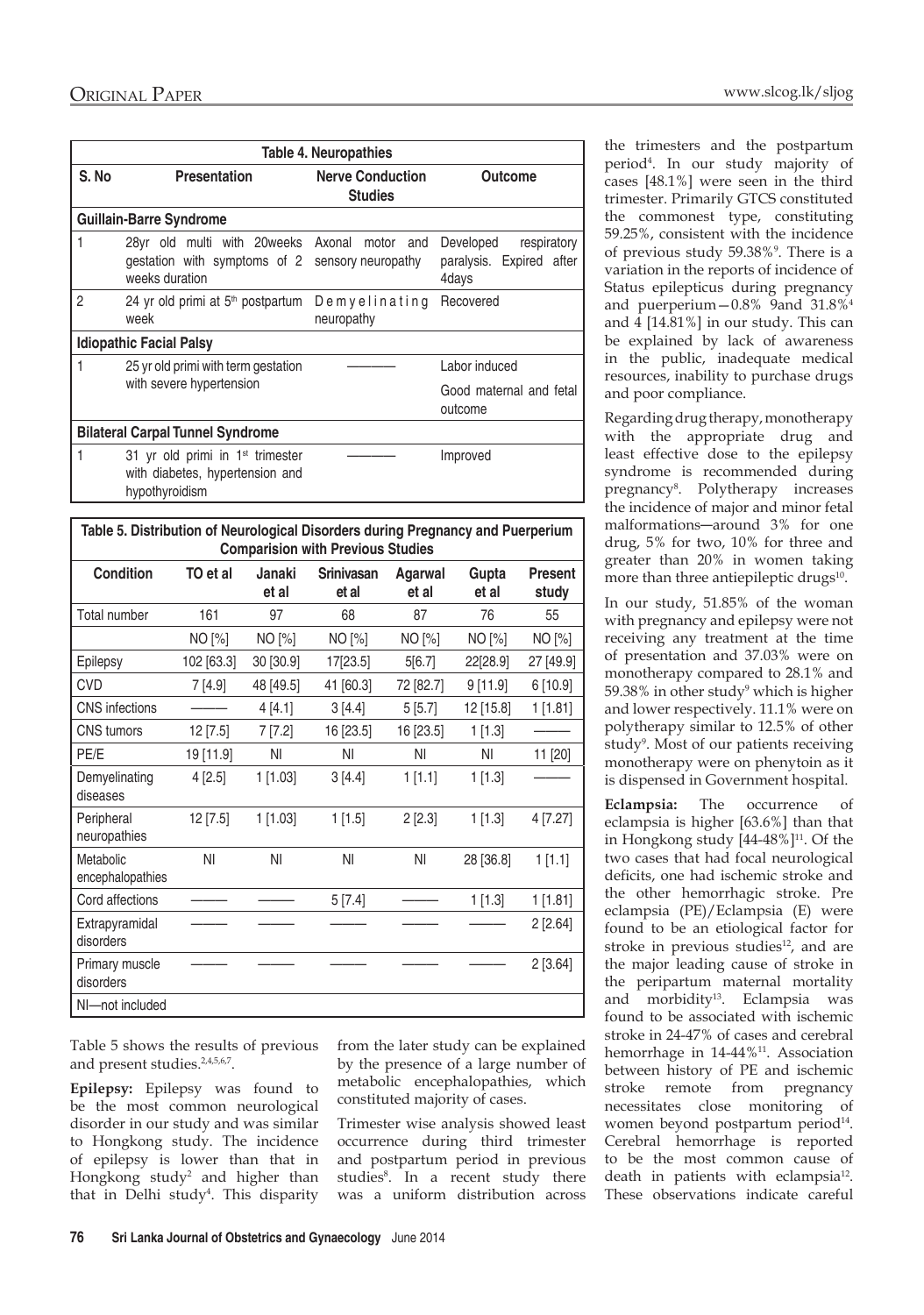evaluation of PE/E cases to detect additional cerebral infarction or hemorrhage. Maternal outcome was good in rest of the cases with adverse fetal outcome in six cases.

**Cerebrovascular Disorders:** Reported incidence of stroke during pregnancy and the puerperium ranges from 5-67 per 100,000 pregnancies<sup>15</sup>, contributing to more than 12% of all maternal deaths<sup>12</sup>. Fetal and maternal outcome may be adversely affected with premature delivery, fetal mortality, and residual neurological deficits<sup>15</sup>. 89% of pregnancy related strokes occur at the time of delivery or postpartum12. Out of two cases with past h/o hypertension, one had stroke in the third trimester and the other two weeks postpartum. All cases of cerebral venous thrombosis were seen postpartum.

Takayasu' arteritis is a rare vasculitis, in which both ischemic and hemorrhagic strokes are reported<sup>16</sup>. Our patient presented in first trimester and had good outcome. Course of the disease appears to be unaffected by pregnancy<sup>17</sup>. Treatment with steroids with and without cytotoxic agents is recommended16. Cesarean section should be reserved for obstetric indication.

**Neuropathies:** Guillain-Barre syndrome affects 6-24/100,000 of population during pregnancy<sup>19</sup>. Incidence in pregnancy is not greater than expected in nonpregnant woman of child bearing age<sup>20</sup>. GB syndrome is known to worsen during the postpartum period due to increase in the delayed hypersensitivity<sup>21</sup>. Relapses during subsequent pregnancies can occur. Pregnancy, labour and delivery proceed normally for most woman<sup>20</sup>. Both plasmpheresis<sup>21</sup> and immunoglobulins<sup>22</sup> were used with good maternal and fetal outcome. New born children of mothers with GBS may also be effected rarely<sup>23</sup>.

Carpal tunnel syndrome is one of the commonest peripheral neuropathies of pregnancy<sup>20</sup>. The incidence increases during pregnancy $24$  with prevalence around 2%25. Symptoms usually start in the latter half of pregnancy and improve in the postpartum period. Recurrence can occur in subsequent pregnancies. Most improve within a few weeks postpartum<sup>20</sup>. In our subject, associated diabetes and hypothyroidism might have contributed to the occurrence of symptoms in the first trimester. She improved with conservative management.

**Facial Palsy:** An increase in the incidence of idiopathic facial palsy during pregnancy and postpartum period was found in previous studies<sup>2,26</sup>, and in third trimester and immediate postpartum in recent study27,28. Prognosis is excellent and similar to that observed in nonpregnant patients<sup>20</sup>. Favourable results with oral prednisolone were reported2 but opinions against steroid therapy also exist $29$ . The association of idiopathic facial palsy and gestational hypertension was noted previously<sup>30</sup>. Our patient presented in the third trimester and labour was induced in view of severe gestational hypertension.

**Chorea Gravidarum (CG):** Chorea gravidarum is a generic term for chorea of any cause starting during pregnancy. CG begins after the first trimester in half of patients, spontaneously abates in approximately one third before delivery and resolves as the pregnancy progresses and may recur in 1 in 5 women in subsequent preganancies<sup>31</sup>. Maternal and fetal risks are not elevated. Elective termination is not indicated<sup>32</sup>. In our study both cases had good outcome.

**Tubercualr Meningitis (TBM):** TBM in pregnant woman is associated with increased maternal and perinatal mortality. Favourable outcomes reported with early diagnosis and treatment<sup>4</sup>. Our patient presented relatively late with mild hydrocephalus but improved with medical management. She delivered a premature baby, and had residual right sided seventh cranial nerve palsy.

**Hypokalemic Periodic Paralysis (HKPP):** Pregnancy and delivery have been reported to exacerbate HKPP34 and firm data on management is lacking<sup>35</sup>.

**Myotonia Congenita:** A case of myotonia congenita complicated by still birth was reported<sup>36</sup>. Our patient had normal delivery without any maternal and fetal adverse effects.

As the referred patients from various departments were also evaluated referral bias cannot be avoided. Many of previous studies included PE/E related strokes under CVD. We have included them under PE/E as it is a well-established clinical entity in the resources for work up and follow up in the general hospital setting. The number of cases in the study is small and a longer duration of study will reveal more neurological disorders. In view of the broad range of the neurological disorders occurring during pregnancy, a single study is unlikely to show all the entities. As such each study contributes its own component to the spectrum of neurological diseases in this context.■

#### **REFERENCES**

- 1. Page B.Pennel.Neurology illness and pregnancy. ed Page. B. Pennel. Neurology clinics vol 22(4) New Delhi Elsevier 2004 ix-x.
- 2. To W K, Cheung RT.Neurological disorders in pregnancy. Hongkong Med.J 1997; vol 3(4):400-408.
- 3. BfocF. Neurologic disease and pregnancy. Nervenarzt.1997;70(12):1062-71
- 4. Gupta S, Rohatgi A, Sharma SK, Gurtoo A. A Study of neurological disorders during pregnancy and puerperium Annals of Indian Academy of neurology 2006;9:152-157.
- 5. S. Srinivasan K, Ramamurthy B. Neurological disorders during pregnancy and puerperium J Assoc Phys India 1971;19:705-13.
- 6. Janaki.S,Thomas L.Neurological implications in pregnancy and puerperium J Assoc Phys India 1963;11:128-37.
- 7. Agarwal K. Neurological disorders in pregnancy and puerperium J Assoc Phys India 1971;19:705-13.
- 8. Sanjeev V Thomas" Epilepsy and pregnancy current series. Mar2002. vol182
- 9. Thomas SV, Indrani L, Devi GC, Jacob